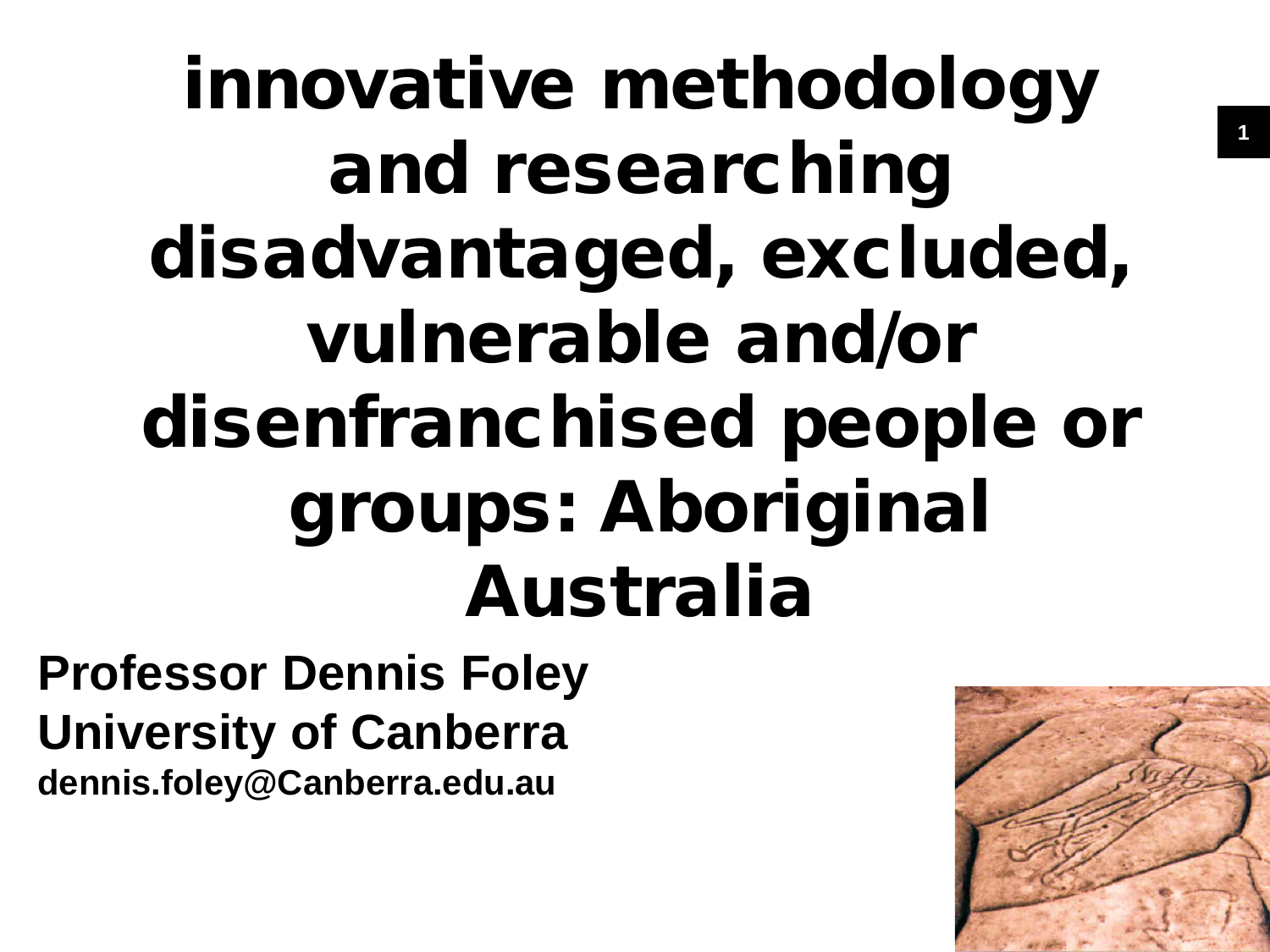# Some common theoretical approaches

# **Grounded Theory**

**Grounded theory a systematic methodology in the social sciences involving the construction of theories through methodical gathering and analysis of data. This methodology uses inductive reasoning, in contrast to the hypothetico-deductive model of the scientific method.** 

**A study using grounded theory is likely to begin with a question, or even just with the collection of qualitative data. As researchers review the data collected, repeated ideas, concepts or elements become apparent, and are tagged with codes, which have been extracted from the data. As more data is collected, and re-reviewed, codes can be grouped into concepts, and then into categories. These categories may become the basis for new theory. Thus, grounded theory is quite different from the traditional model of research, where the researcher chooses an existing theoretical framework, and only then collects data to show how the theory does or does not apply to the phenomenon under study.**

- **Serendipity - sociological method (Robert Merton 1949)**
- **Conceptual elements standing by themselves (Glaser & Strauss, 1967)**
- **Constant comparative (Glasser 1965)**
- **Axial coding (Strauss & Corbin 1990 & 98)**

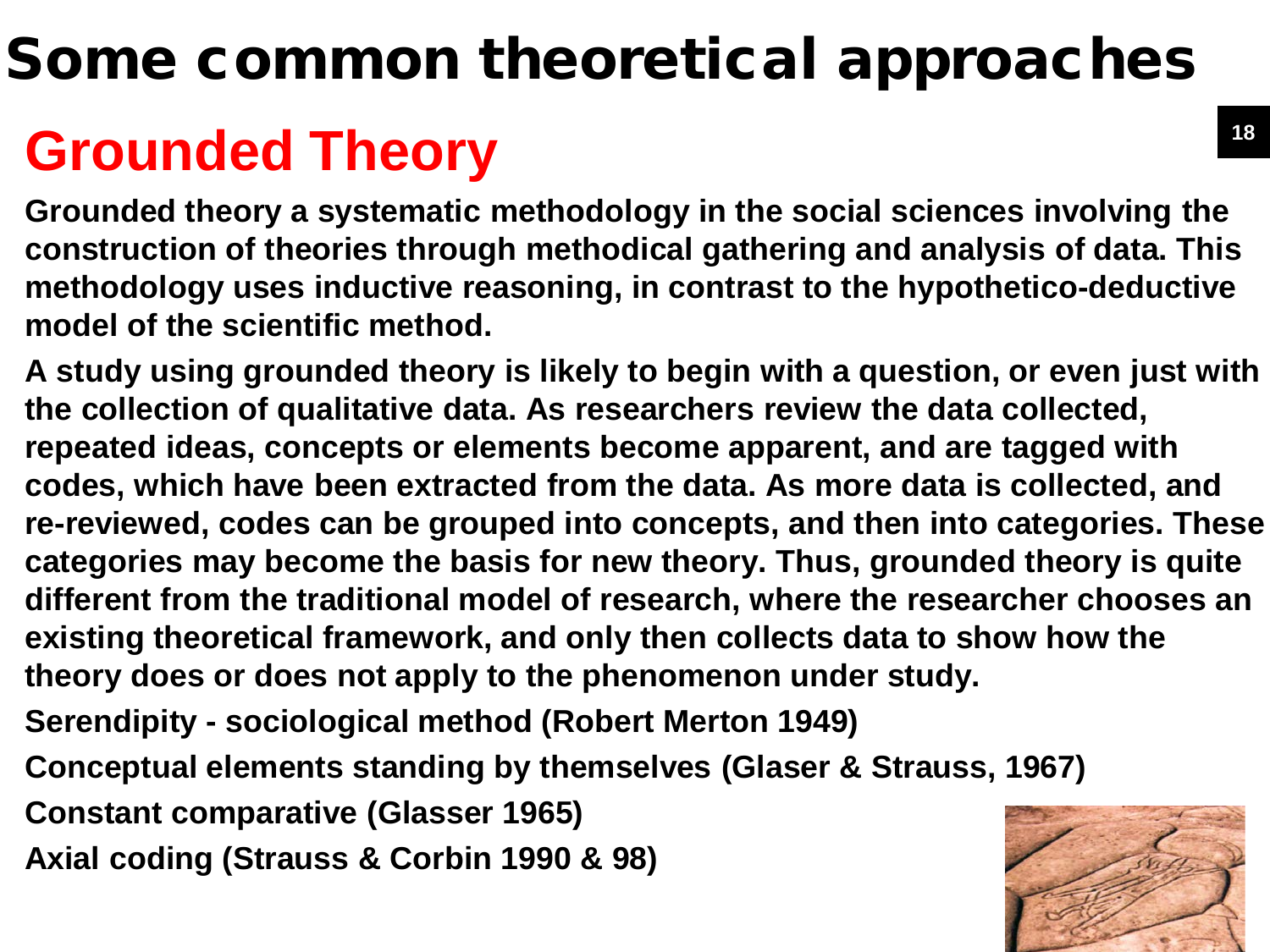# **Critical Theory**

**In sociology and political philosophy "Critical Theory" describes the Western Marxist philosophy of the Frankfurt School, developed in Germany in the 1930s. Frankfurt School critical theorists drew on the critical methods of Karl Marx and Sigmund Freud.** 

**It maintains that ideology is the principal obstacle to human liberation, Critical theory established as a school of thought primarily by Herbert Marcuse, Theodor Adorno, Max Horkheimer, Walter Benjamin, and Erich Fromm.** 

**Modern critical theory has additionally been influenced by György Lukács and Antonio Gramsci, as well as 2nd generation Frankfurt School scholars, notably Jürgen Habermas. In Habermas's work, critical theory transcended its theoretical roots in German idealism and progressed closer to American pragmatism. Concern for social "base and superstructure" is one of the remaining Marxist philosophical concepts in much of contemporary critical theory.**

**Postmodern critical theory politicizes social problems "by situating them in historical and cultural contexts, to implicate themselves in the process of collecting and analyzing data, and to relativize their findings.**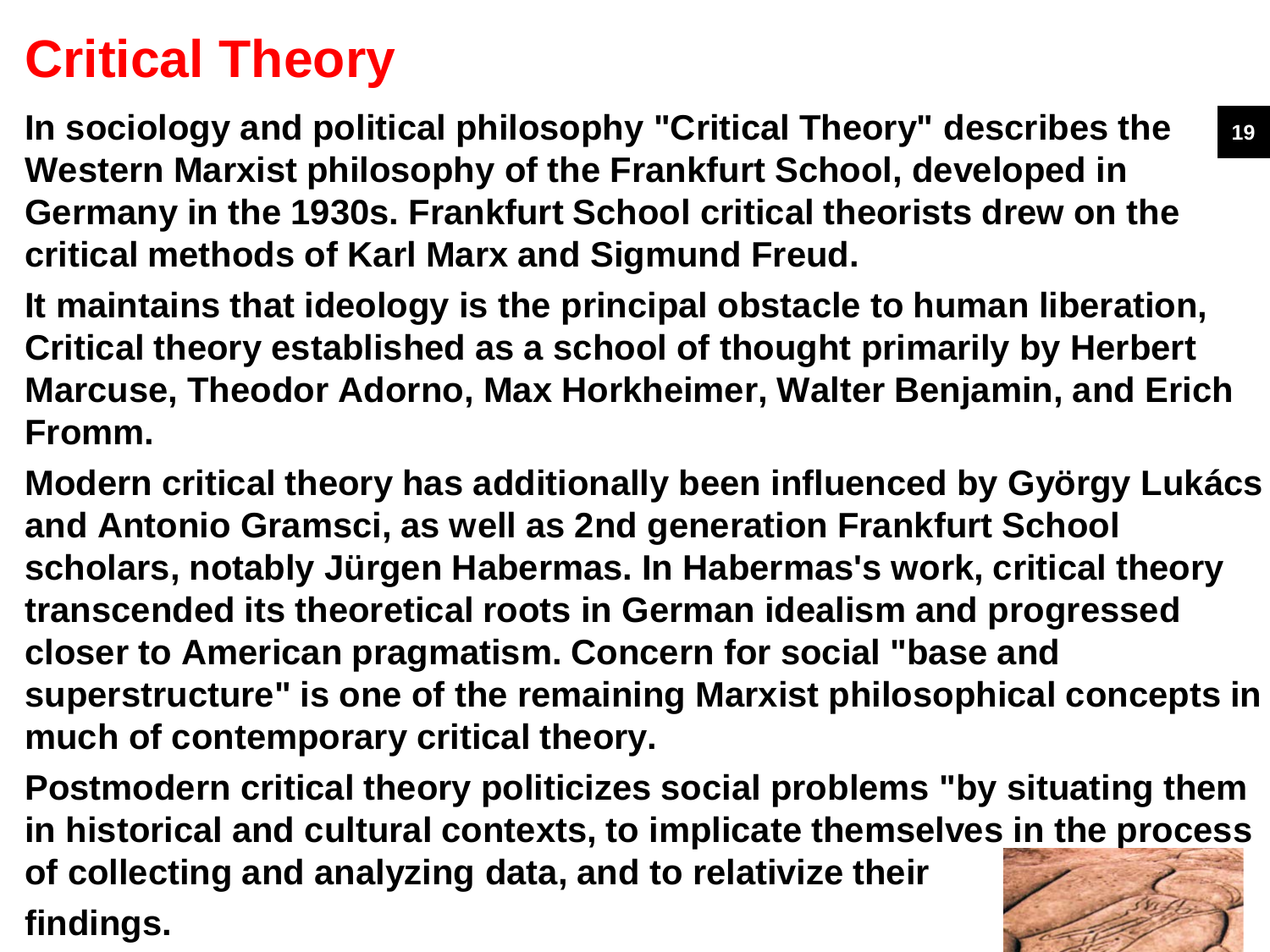# **Critical Social Theory**

**Critical social theory is a multidisciplinary knowledge base with the implicit goal of advancing the emancipatory function of knowledge. It approaches this goal by promoting the role of criticism in the search for quality education. Through critical social theory in education, quality is proportional to the depth of analysis that students have at their disposal. As a critical form of classroom discourse, critical social theory cultivates students' ability to critique institutional as well as conceptual dilemmas, particularly those that lead to domination or oppression. It also promotes a language of transcendence that complements a language of critique in order to forge alternative and less oppressive social arrangements. A critical social theory-based movement in education highlights the relationship between social systems and people, how they produce each other, and ultimately how critical social theory can contribute to the emancipation of both. 20**



**Brian Fay**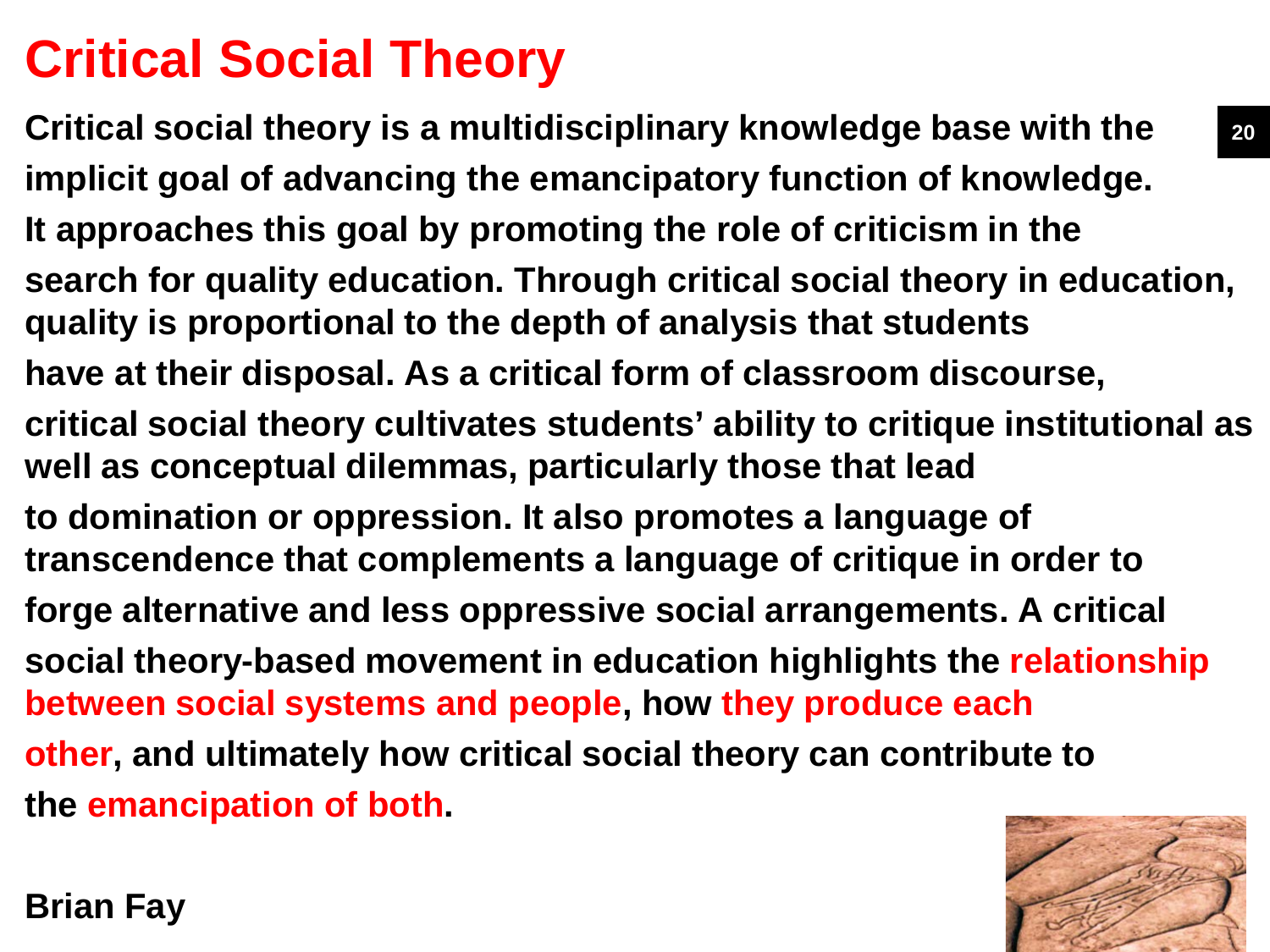# **Critical Race Theory**

- **Is a theoretical framework in the social sciences that uses critical theory to examine society and culture as they relate to categorizations of race, law, and power. 21**
- **Began in the mid- to late 1980s as a reworking of critical legal studies on race issues - proposes that white supremacy and racial power are maintained over time, - investigates the possibility of transforming the relationship between law and racial power, and more broadly, pursues a project of achieving racial emancipation and anti-subordination.**
- **Took off in USA in 2002 now taught and innovated in the fields of education, law, political science, women's studies, ethnic**
- **studies, communication, American**
- **and Aboriginal studies.**

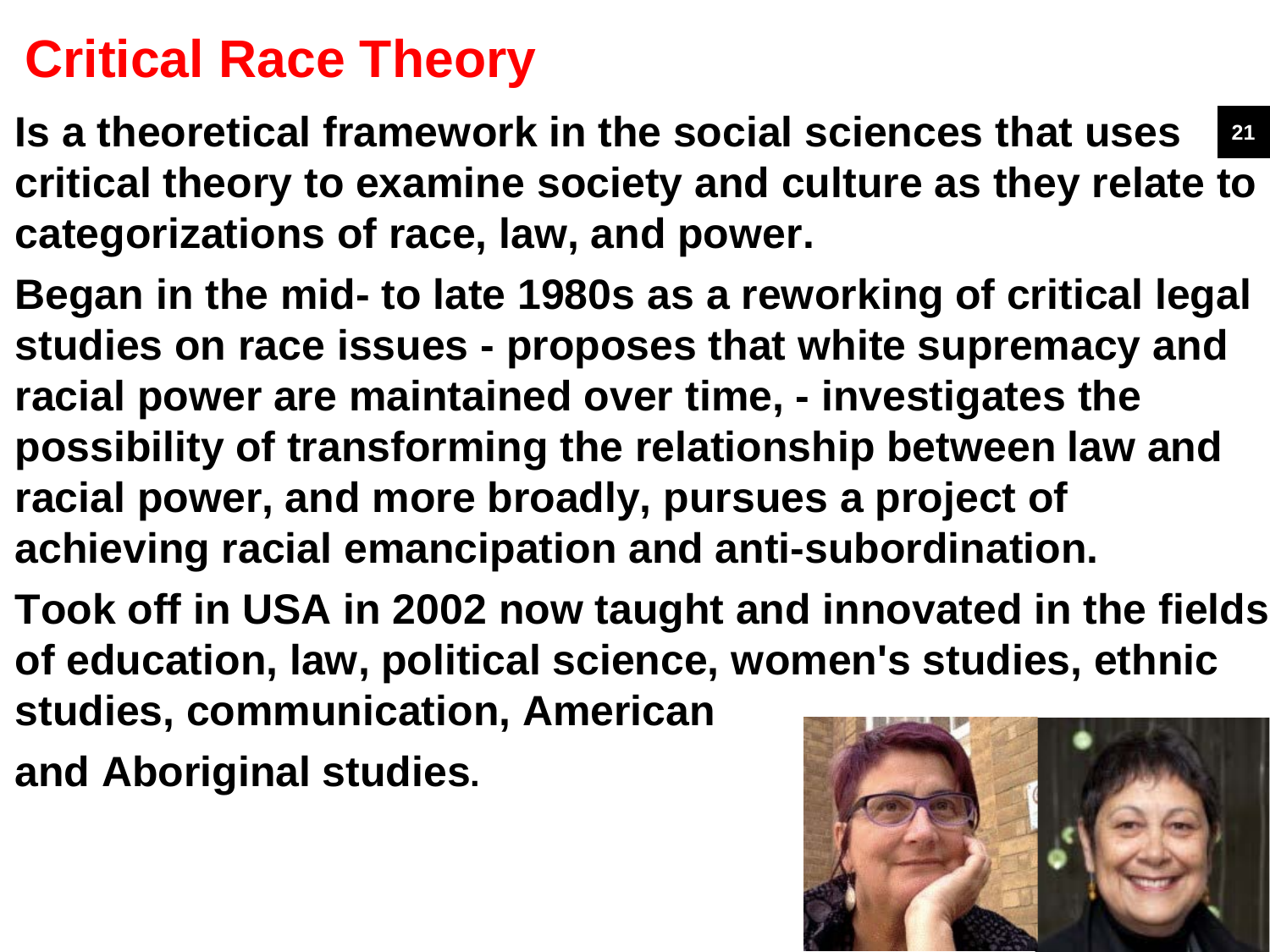## **Insider Outsider Theory**

The status of the insider and outsider is an important conce  $\boldsymbol{22}$ **for cross-cultural research. Being a cultural insider is recognized as a strength that allows the researcher to take part in the everyday lives of local people and to get closer to the participants. insider status has an impact on whether the researchers can conduct successful fieldwork and obtain indepth understanding of the phenomenon being investigated. Being an insider enables a researcher to conduct research more sensitively.**

**It helps in gaining a deeper understanding of the sociocultural contexts of the research setting. However, there are also challenges associated with insider status. These include the need to reestablish ones position in a community,** 

**Beware cognitive bias.**

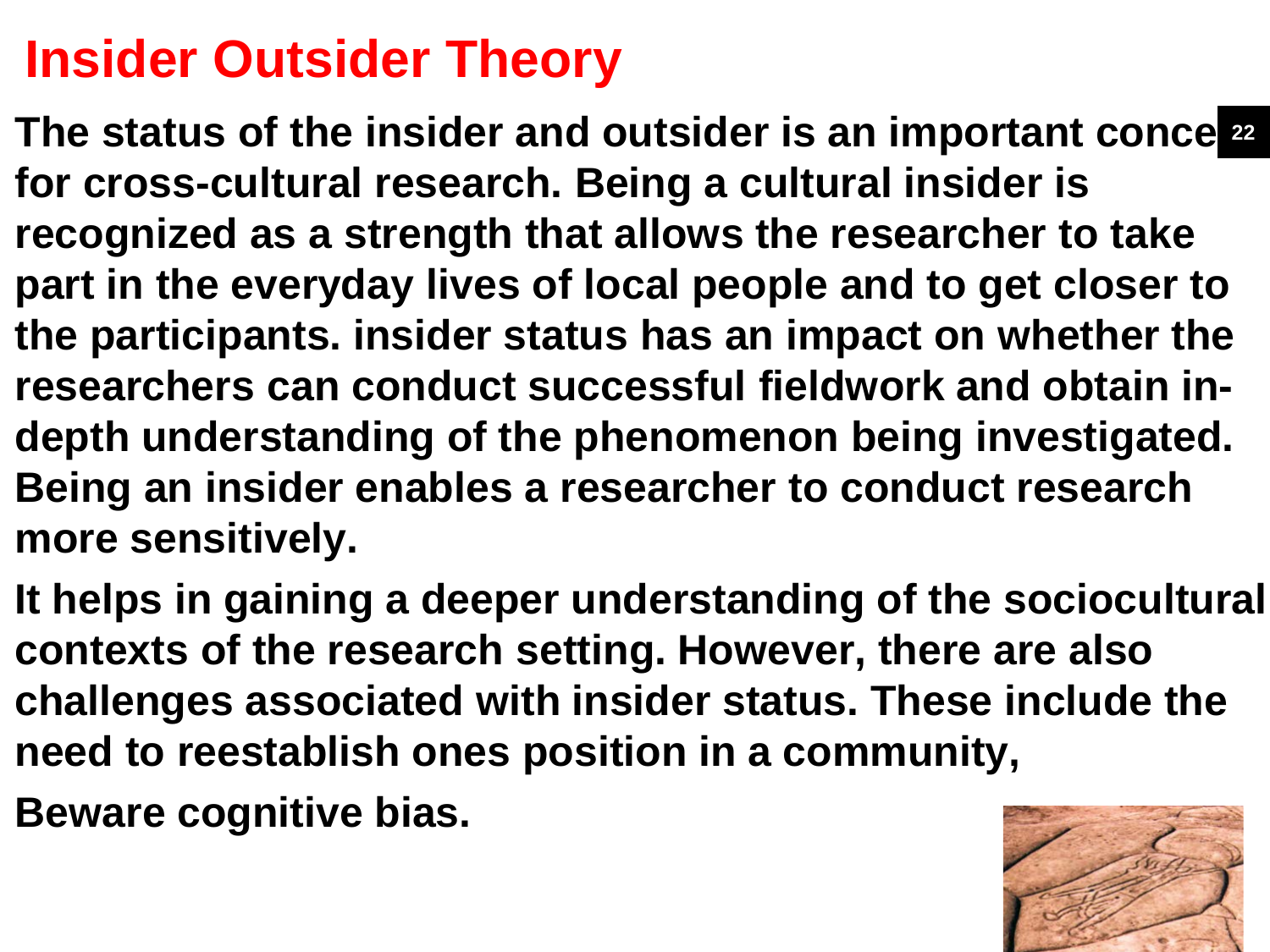**The position of cultural insider/outsider is a key component when doing cross-cultural research. This status can be the key to success in fieldwork particularly in traditional communities 23**

- **Being an insider means being recognized as part of their community by local people and this can help to gain the trust of local people more easily. Insider researchers and participants have common backgrounds that tie in with local social and cultural practices. This allows insiders to form a relationship with local people, to learn things, to behave like local people, and to understand new sociocultural contexts.**
- **Outsiders might have to take more time to gain trust from the local people as they are viewed as strangers to the community. However, this position could be advantageous as they might be able to see different perspectives, ones that insiders might fail to see.**
- **Conducting research in the real world can be a daunting endeavor. However, having a certain status, such as being an insider and sharing gender and ethnic identities, can make the fieldwork more effective and productive.**

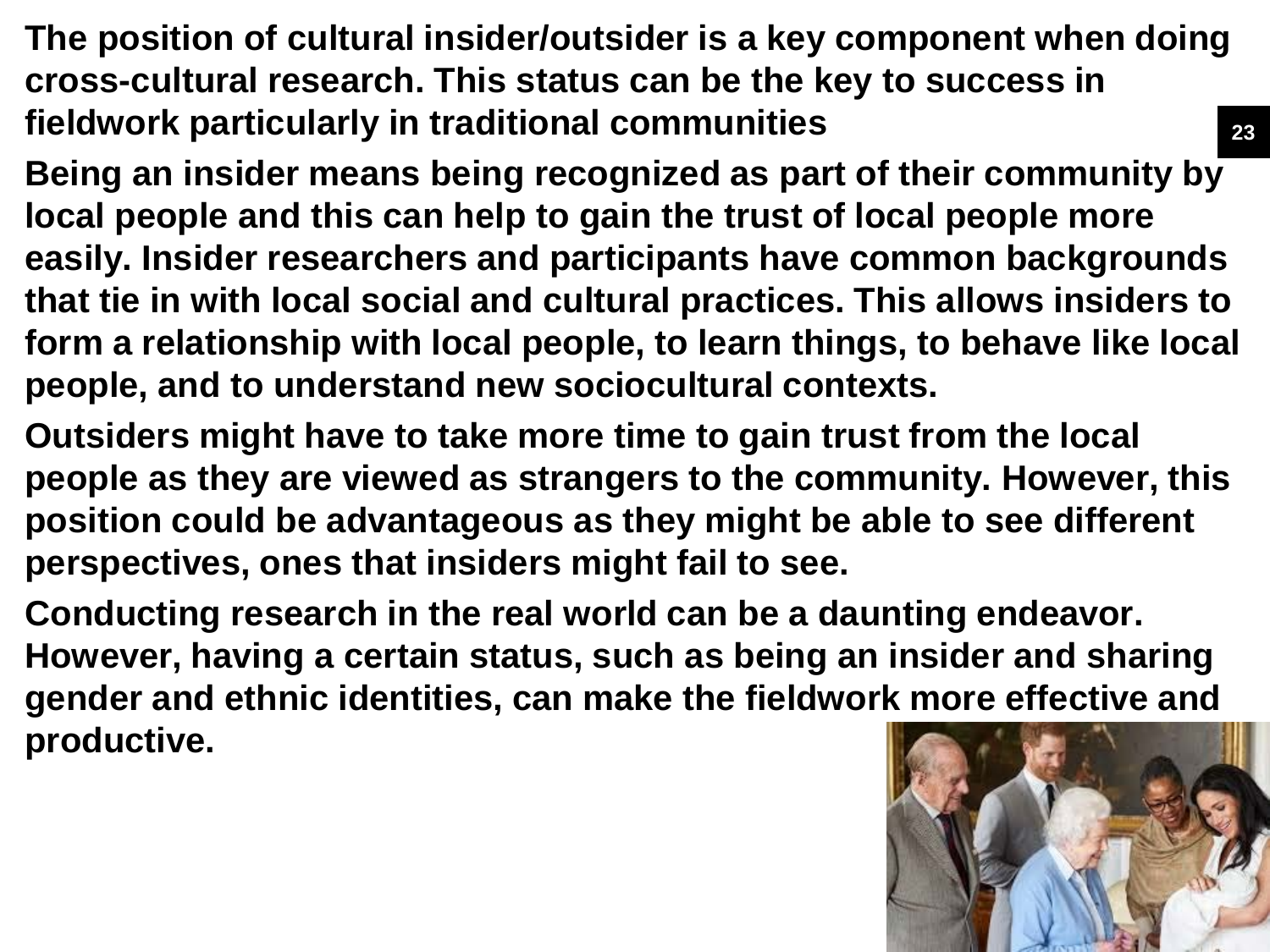## **Lets go back to 1999**

• **Lester-Irabinna Rigney's (1999) views on Indigenist Research follow three fundamental and interrelated principles** 



**…. a strategy to research rather than a research process. They are:**

- **- resistance as the emancipatory imperative in Indigenist research**
- **- political integrity in Indigenist research, and**
- **- privileging Indigenous voices in Indigenist research**

•Rigney, Lester-Irabinna. (1999) 'The First Perspective: Culturally Safe Research Practices On or With Indigenous Peoples'. In 1999 Chacmool Conference Proceedings. University of Calgary, Alberta, Canada. 'Internationalisation of an Indigenous Anti-colonial Cultural Critique of Research Methodologies: A Guide to Indigenist Research Methodology and its Principles' Higher Education Research and Development in Higher Education.20: 629-636.

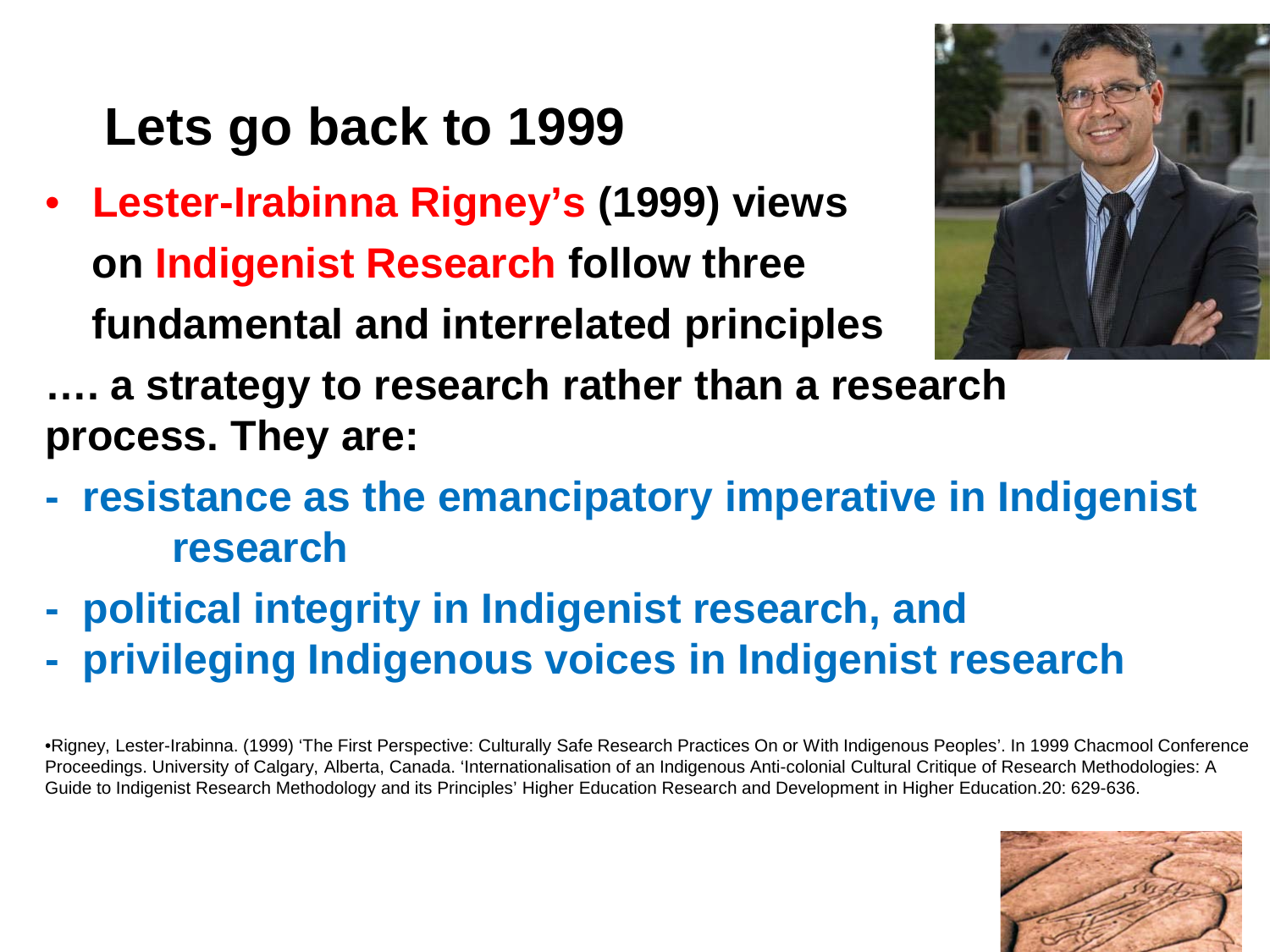#### **Resistance as the emancipatory imperative in Indigenist Research**

- **This is research undertaken as part of Indigenous Australia's struggle for recognition and selfdetermination. This is justified in the statement: 'whilst the primary goal of Indigenist research is selfdetermination and the resistance of radicalization, it can also be used for quantitative or qualitative research for self-benefit' (Rigney 1999: 13).**
- **This approach rejects the dehumanizing characterization of Indigenous peoples as the oppressed victims in need of charity by challenging the power and control that traditional research has had on knowledge over the 'other' (Rigney 1997).**

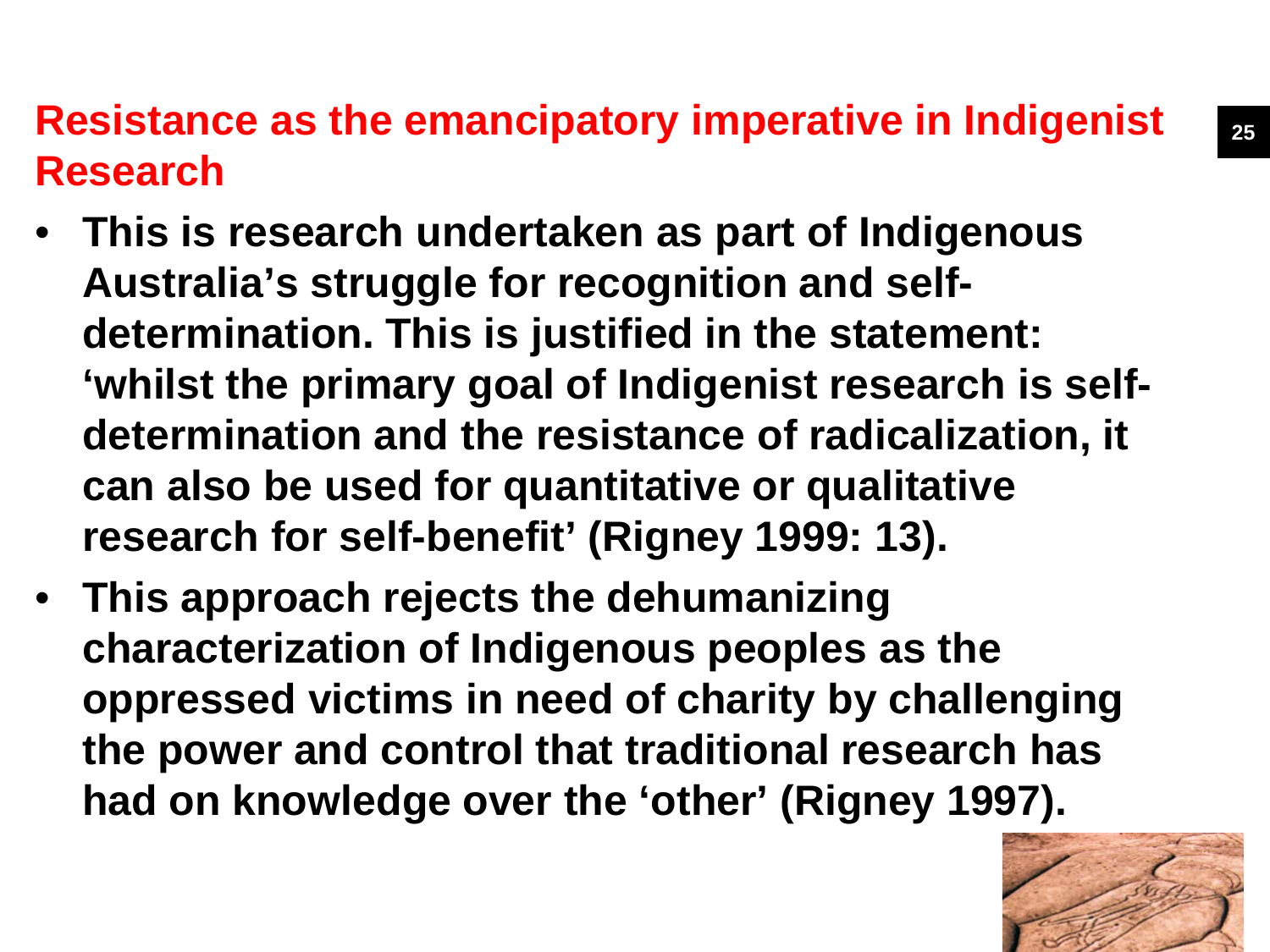#### **Political Integrity in Indigenist Research**

• **research that is undertaken to assist the Indigenous struggle; it must be by the Indigenous researcher. For far too long the Indigenous struggle for self-determination has been indebted to research undertaken by the non-indigenous researcher (Rigney 1997). This function must entail a social link between 'research' and the political struggle of Indigenous Australia. Then the research serves and informs the political struggle making the researcher responsible to the Indigenous community (Rigney 1997).**

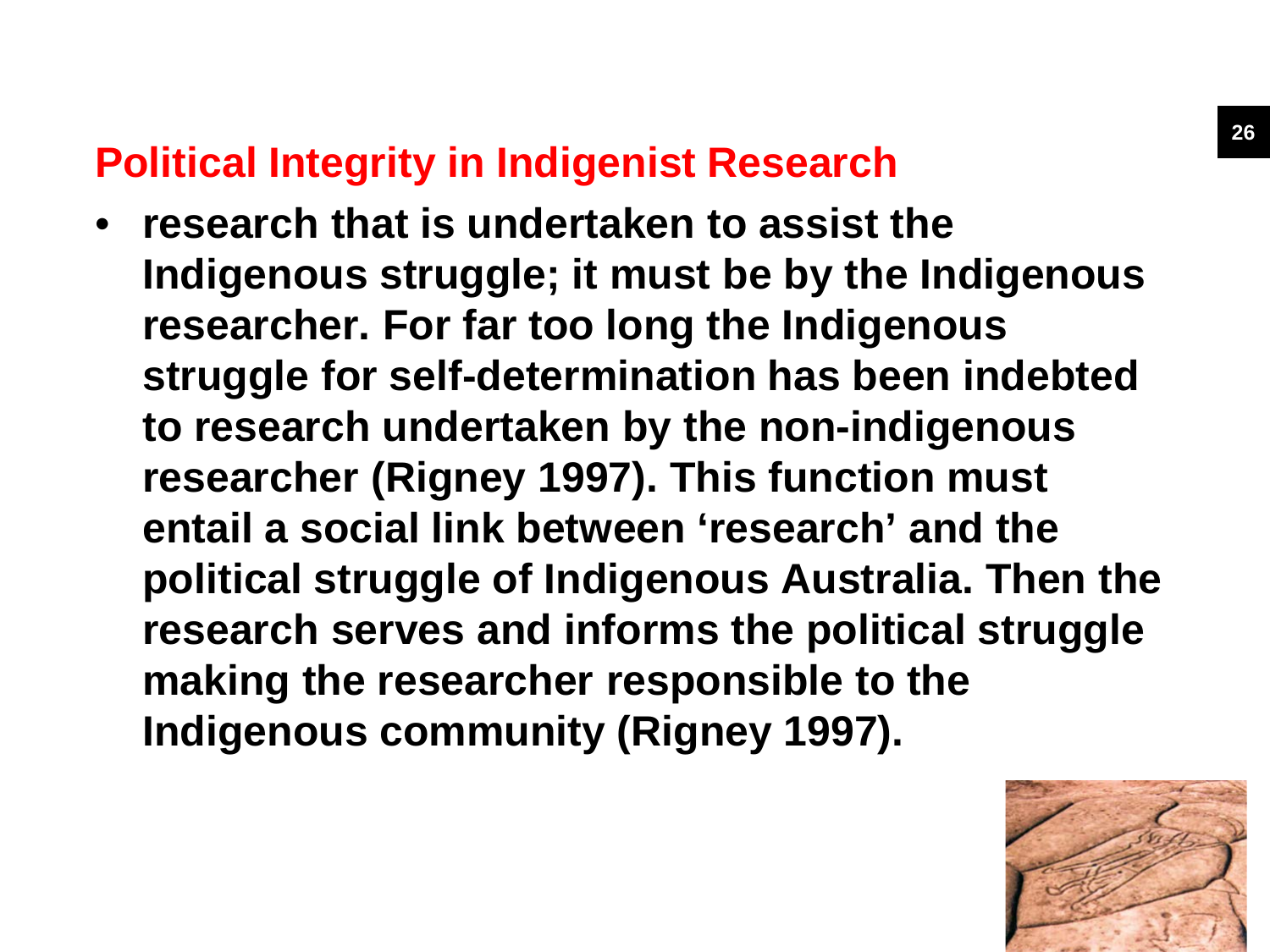## **Privileging Indigenous voices in Indigenist Research**

**The privileging of the Indigenist voice is shown in the following:**

• **… Indigenist research is research which focuses on the lived, historical experiences, ideas, traditions, dreams, interests, aspirations and struggles of Indigenous Australians. It is Indigenous Australians who are the primary subjects of Indigenist research. Indigenist research is research which gives voice to Indigenous people (Rigney 1997: 118).** 

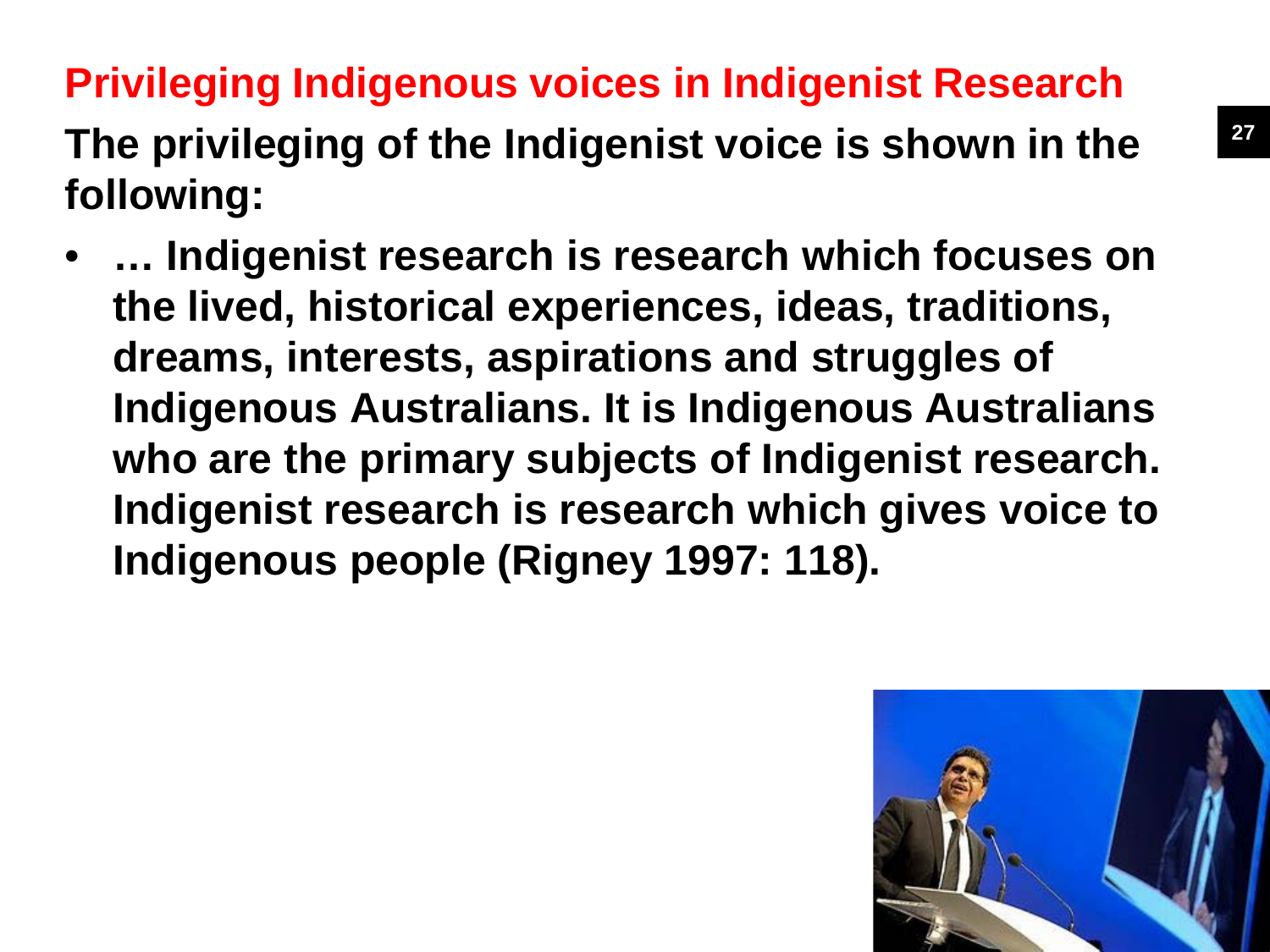- **Rigney (1997) qualifies this by acknowledging that there is not cultural homogeneity among Indigenous Australians and the minds of Indigenous researchers are not free of colonial hegemony (colonial internalization), or that being Indigenous will make the researcher a better representative of Indigenous Australia (Rigney 1997).**
- **Indigenous researchers have the potential to be (and are in many instances) more aware and respectful of each other's cultural traditions. Above all, they are accountable not only to their academic institutions but also their Indigenous communities. From an Indigenous epistemological standpoint it is culturally appropriate that Indigenous Australians speak through Indigenous researchers (Rigney 1997).**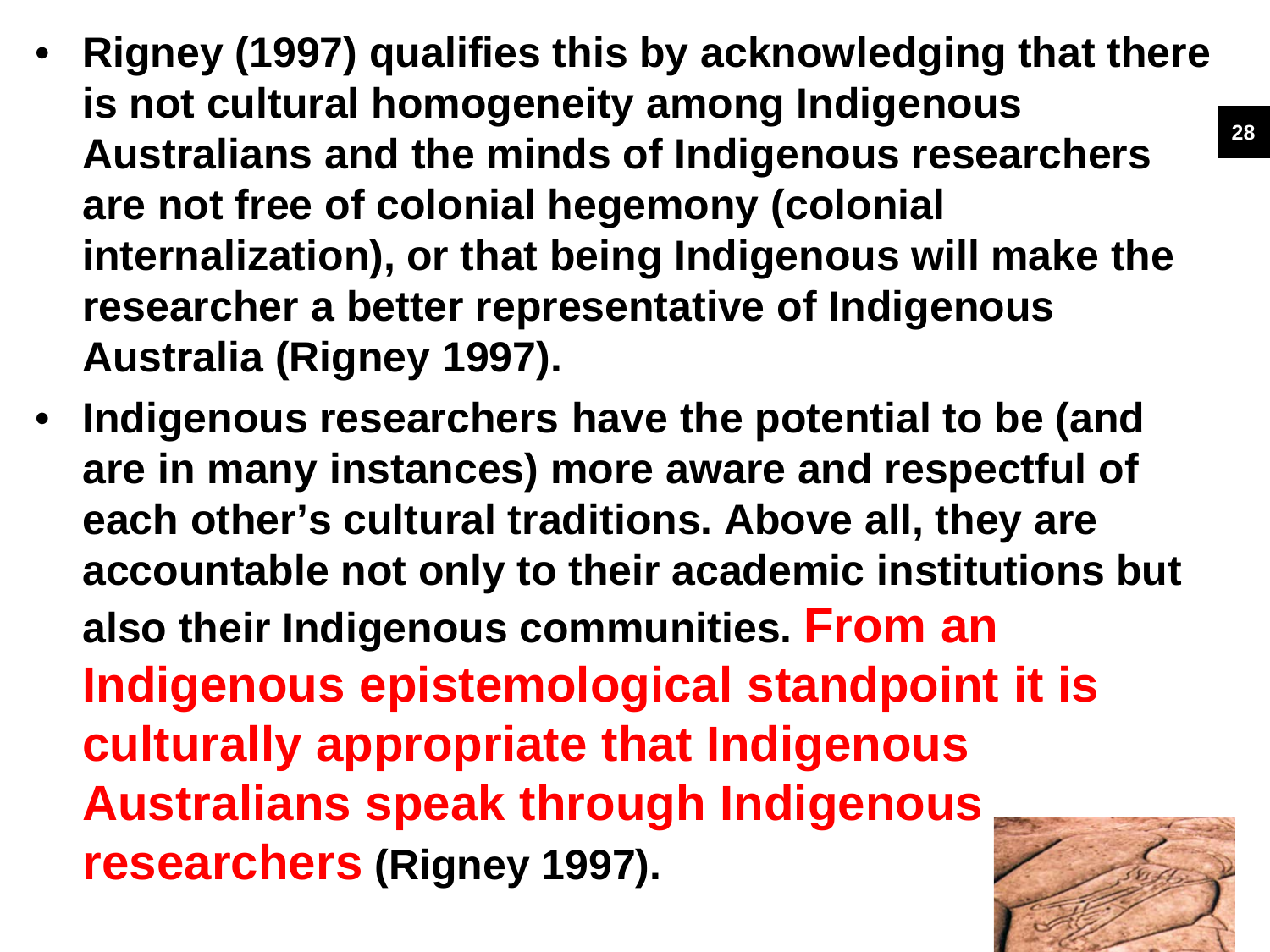## **In other words**

**It is research undertaken by Indigenous people, For the better good of Indigenous people, Following Indigenous protocols, With positive outcomes!**

**It is not research for research sake!**

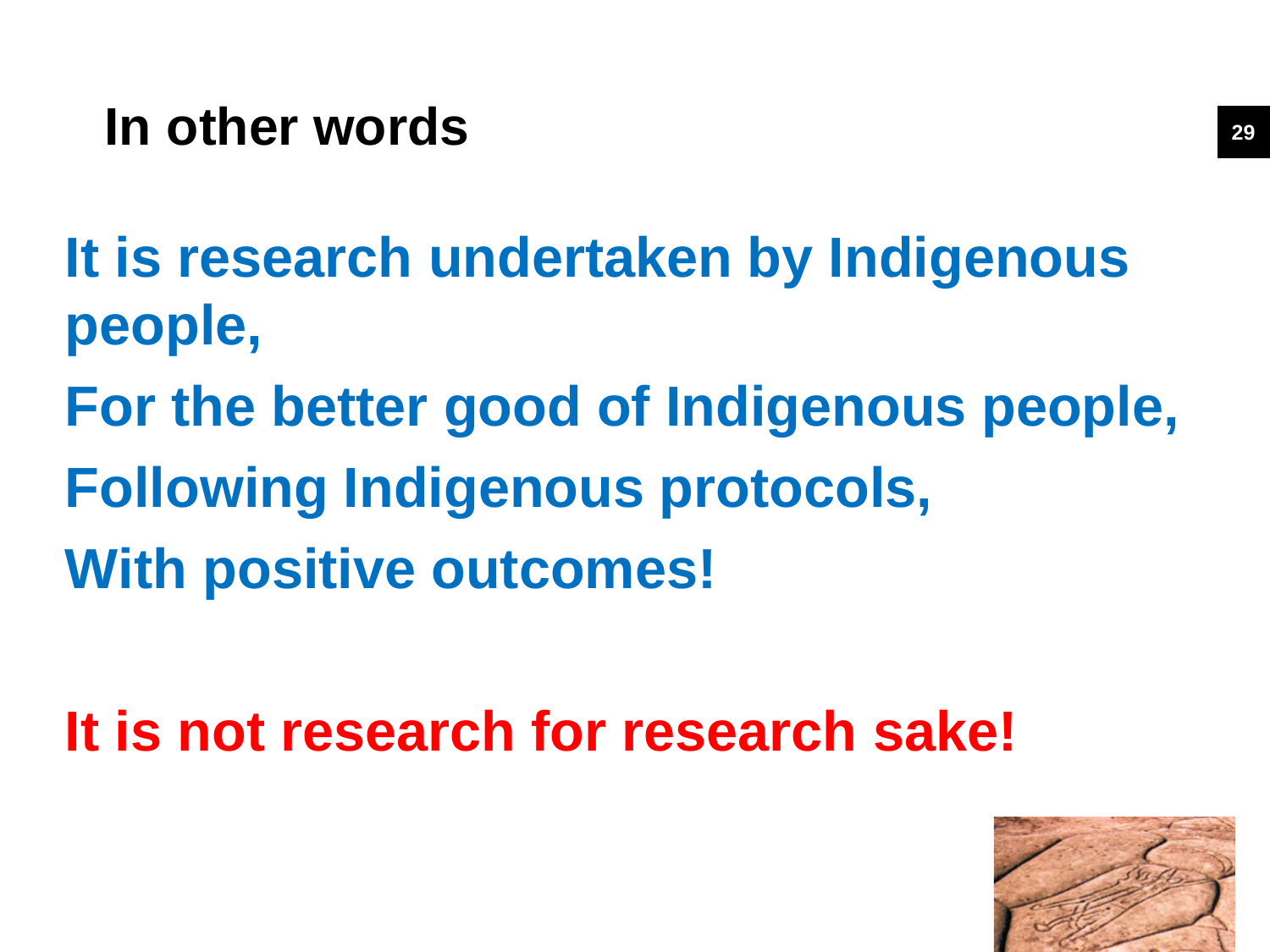## **Indigenous Standpoint Theory**

- **is an intricate theoretical approach to how the Indigenous navigate the difficulties of their experiences within spaces which contest their epistemology.**
- **More precisely, its utilisation stems from a diverse background of marginalised groups whose experiences were rejected and suppressed by the colonist within an intellectual knowledge production.**
- **The analysis of these experiences involves the cycle of accumulation of stories, of lived experiences, and in turn, doesn't produce limitless subjective narratives to obstruct objective knowledge.** Nakata, Martin (2007). Disciplining the Savages: Savaging the Disciplines. Canberra: Aboriginal Studies Press. p. 213–216.

**30**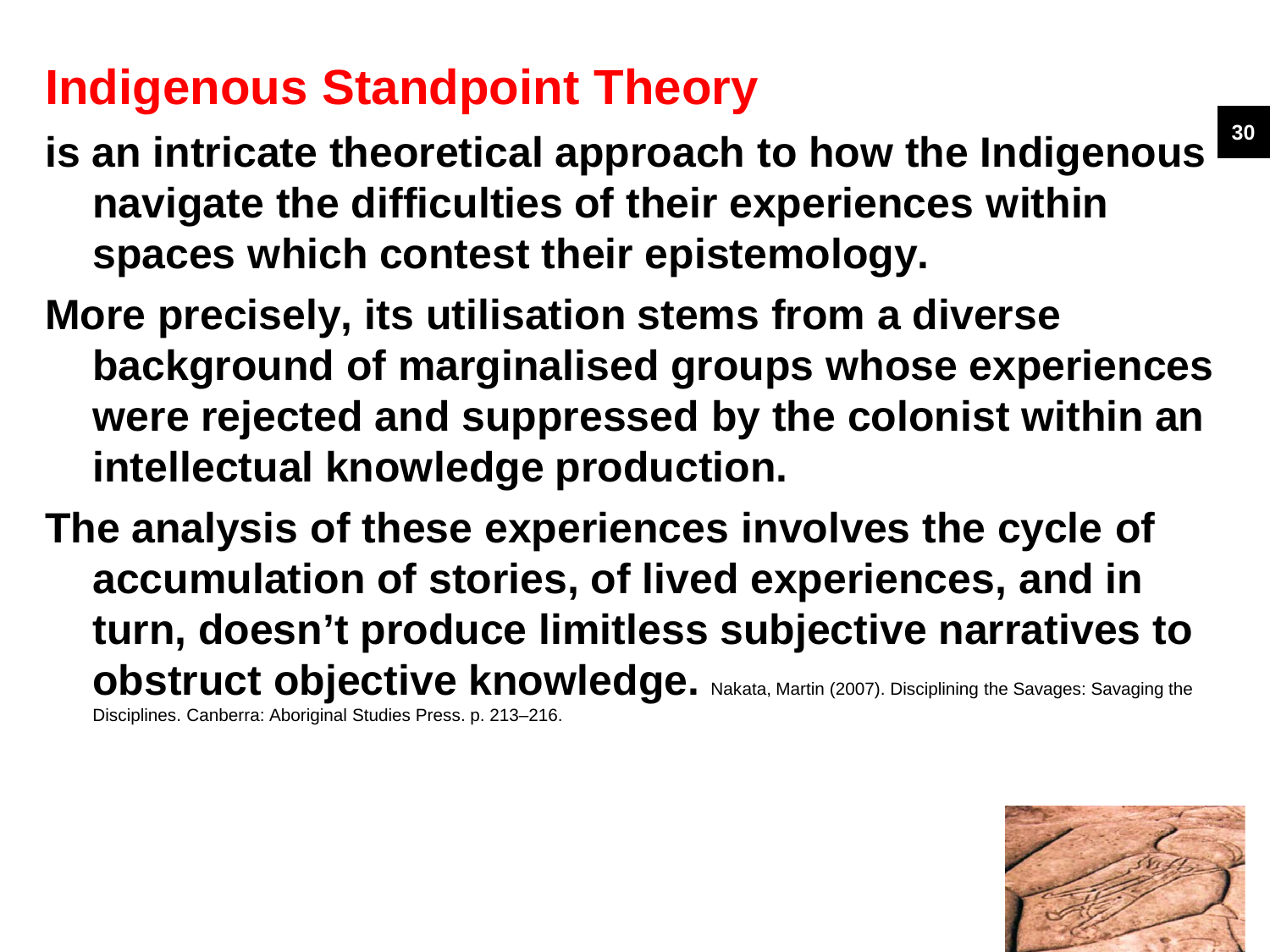- **Indigenous standpoint, like feminist theory, expect the "knower" to address their social status of privilege to those they are researching.**
- **When addressing ourselves as 'knowers' into the setting, the intention isn't to realign the focus, rather to include the social relations within what we as "knowers" know.**
- **This is a matter of respect as the researcher is expected to declare who they are and on what basis they write on. This "self-awareness is fundamental to the research process because it should result in a researcher role that is respectful and not disruptive, aggressive or controlling".**

Ardill, Allan (2013). "Australian Sovereignty, Indigenous Standpoint Theory and Feminist Standpoint Theory". Griffith Law Review. 22 (2): 323.

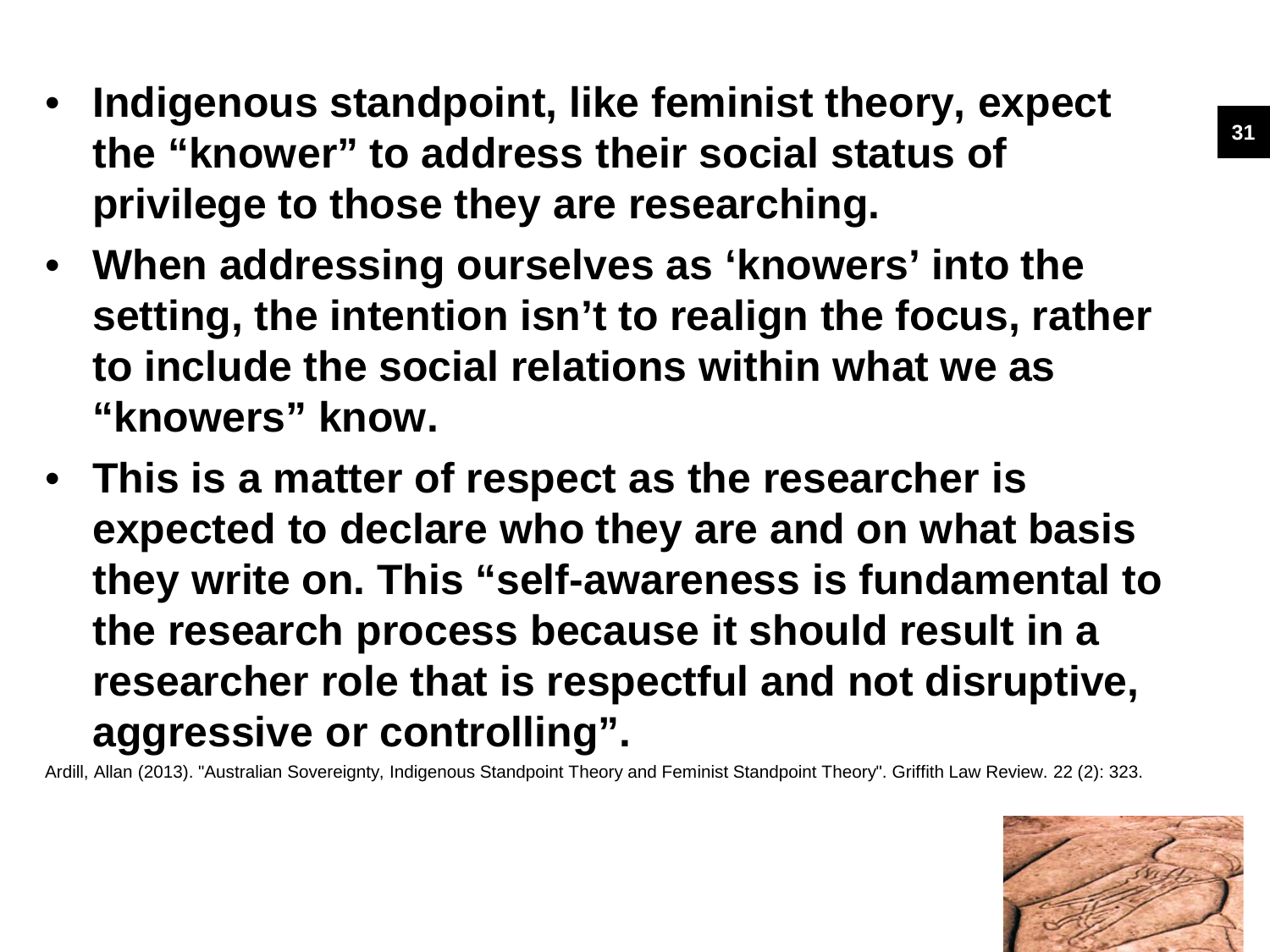- **Nakata states "It would, therefore, begin from the premise that my social position is discursively constituted within and constitutive of complex set of social relations as expressed through social organisation of my every day".** Nakata, Martin (2007). Disciplining the Savages: Savaging the Disciplines. Canberra: Aboriginal Studies Press. p. 213-2
- **1st The Indigenous social position is established and acknowledges factors such as social, political, economic and cultural, impacts and influence who you are and structure your everyday life.**
- **The second principle Nakata states "This experience as a push-pull between Indigenous and non-Indigenous positions; that is, the familiar confusion with constantly being asked at any one moment to both agree and disagree with any proposition on the basis of a constrained choice between a whitefella or blackfella perspective**



**32**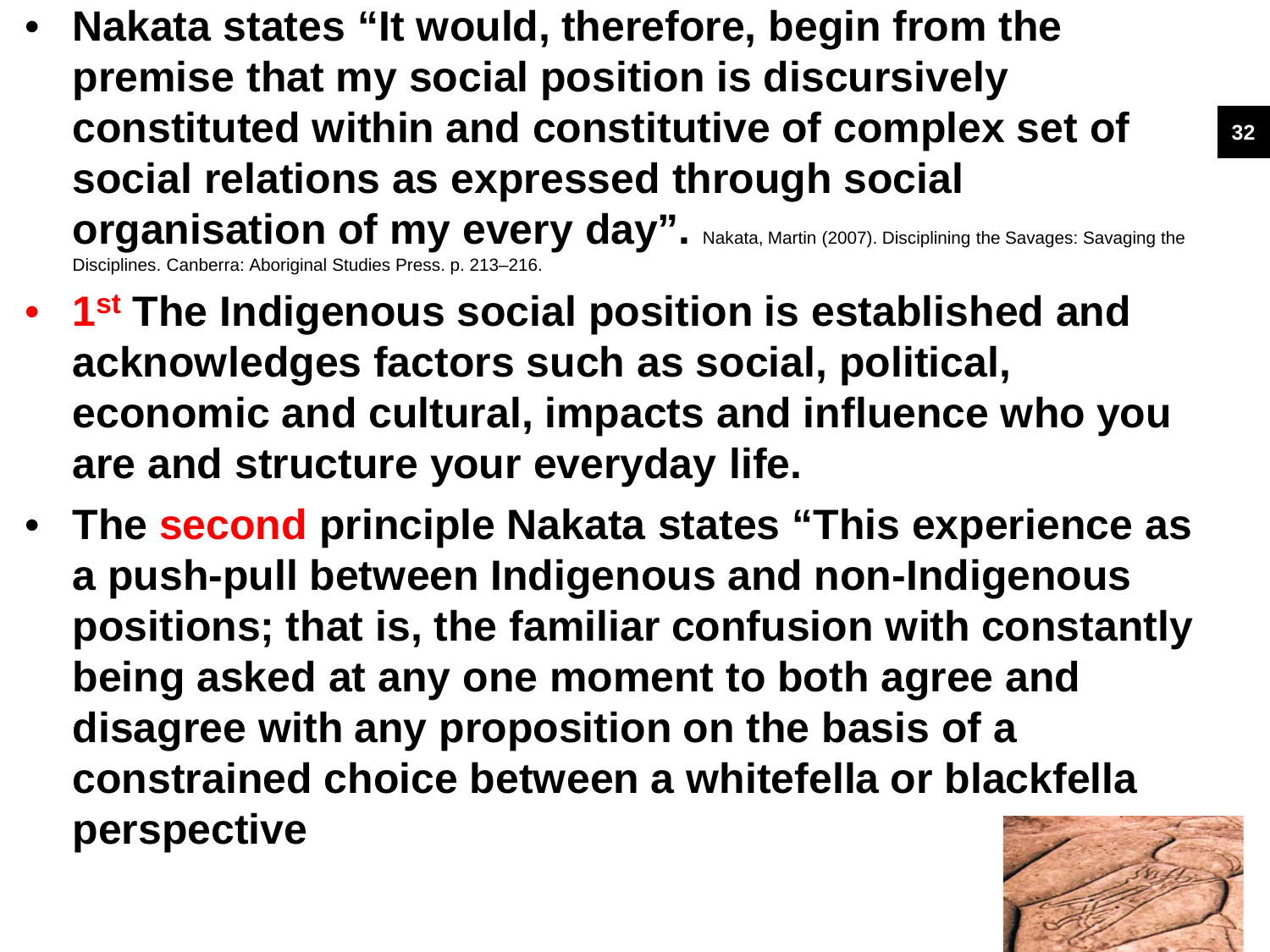- **Nakata signifies that the position of which Indigenous people hold at the cultural interface to decide a continuous stance is recognised.**
- **Indigenous agency should be constituted on what they know from this position.**
- **Simplistically, it is why should Indigenous people have to choose positions instead of share what they know from both?**
- **The third and last principle Nakata states "the idea that the constant 'tensions' that this tug-of-war creates are physically experienced, and both inform as well as limit what can be said and what is to be**  left unsaid in every day." Nakata, Martin (2007). Disciplining the Savages: Savaging the

Disciplines. Canberra: Aboriginal Studies Press. p. 213–216.

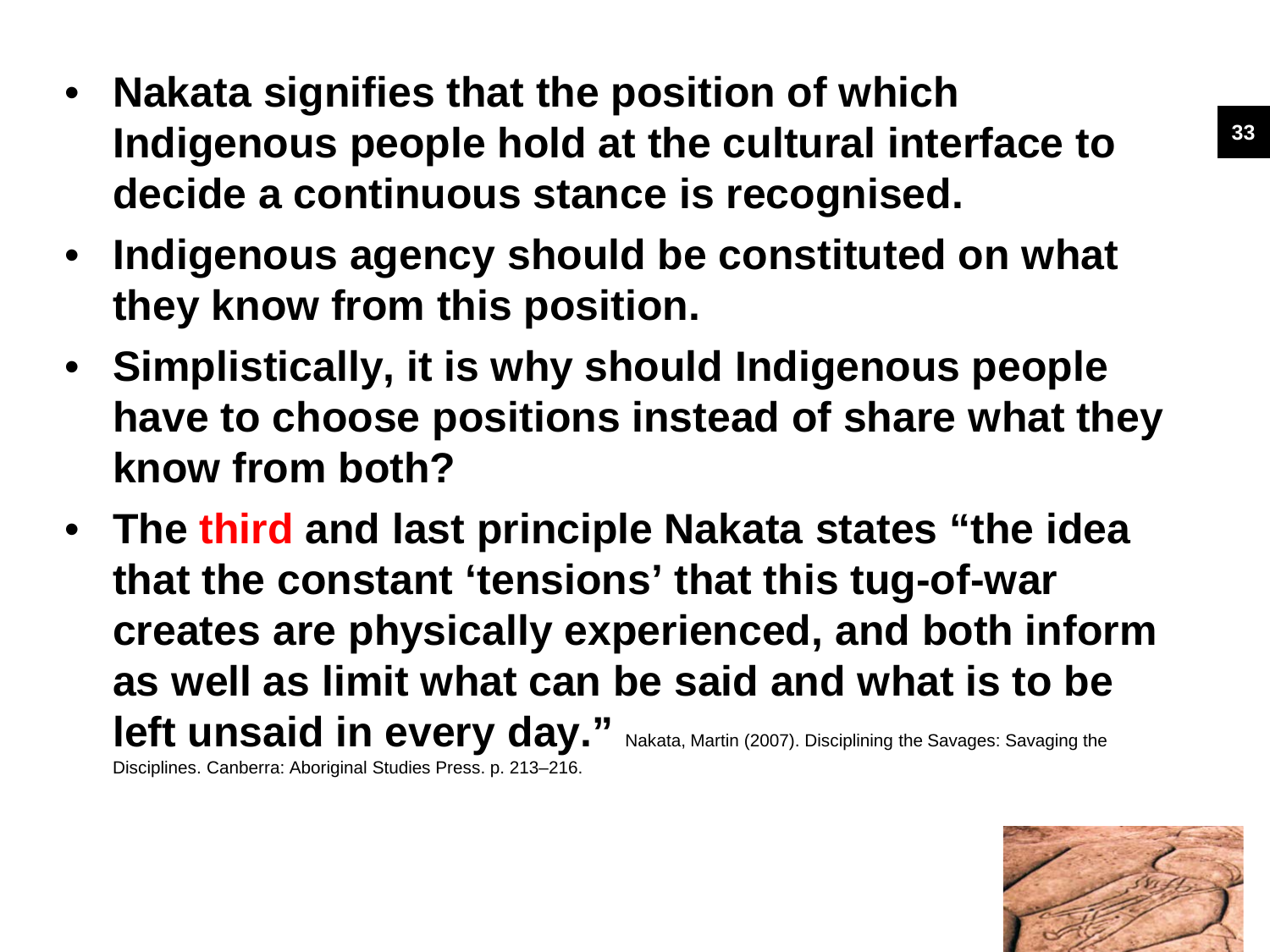- **Nakata is describing the physical worlds of how Indigenous and non-Indigenous differ in everyday context.**
- **These three principles allow Nakata to forge a critical standpoint from the cultural interface and enable to create better arguments in relation to his position within epistemologies and with other groups of 'knowers'.**
- **However critical evaluation from the dominant society can overturn his dominant position because of his background due to the arguments being simplistic or misrepresented with no evidence to support itself?**

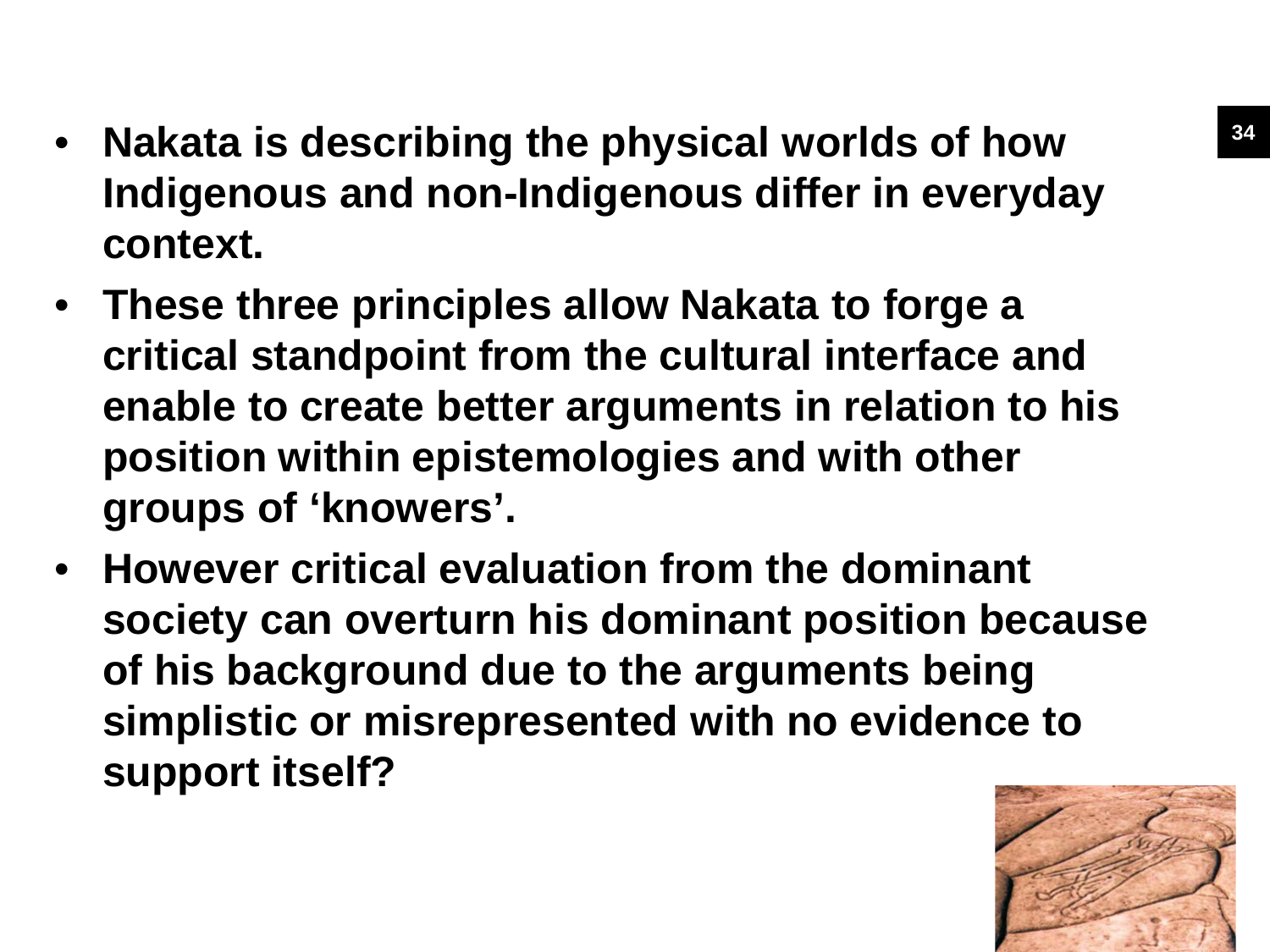- **Indigenous standpoint theory can be defined as a "method of inquiry, a process for making more intelligible 'the corpus of objectified knowledge**
- **An Indigenous 'knower' does not possess a predisposed 'readymade critical stance' on the world, rather it presents questions required to answer before able to produce objective knowledge. Thus, this engagement enables us to create a critical Indigenous standpoint. This in itself doesn't determine truth, however, produces a range potential argument with further possible answers.**
- **Foley's 2004 definition is superior as a process!**

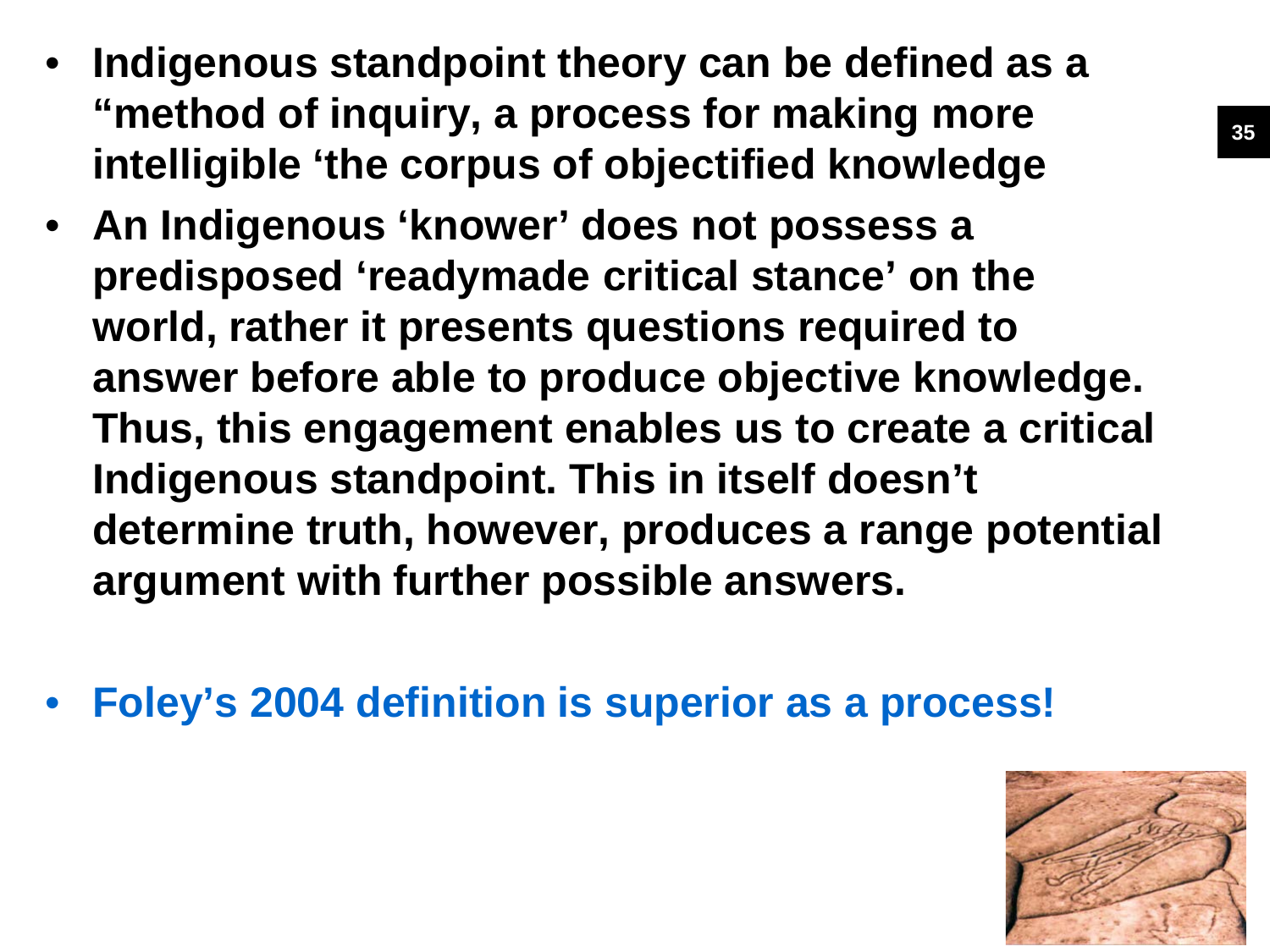- **The arguments established still require a basis to be rational and reasonable and answer the logic assumptions on which they were established. Thus, arguments cannot assert a claim of truth on an idea because they, the Indigenous individual, are a part of the Indigenous community as the theory wouldn't allow to authorise themselves solely truthful on the basis of their experience.**
- **Indigenous standpoint theory is facilitated by three principles, defined by Martin Nakata.**
- **Foleys definition provides a substantiation and cultural process**

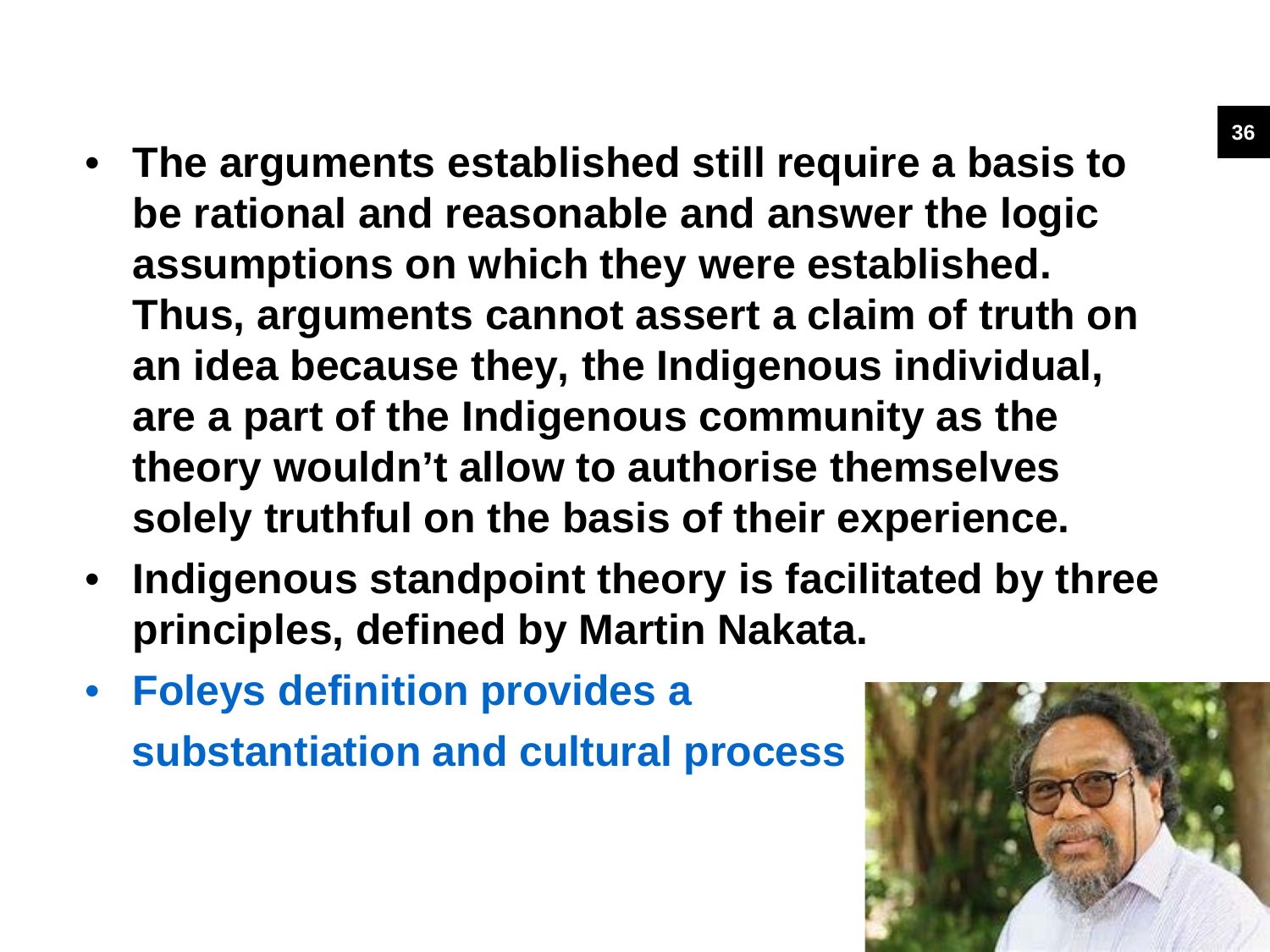